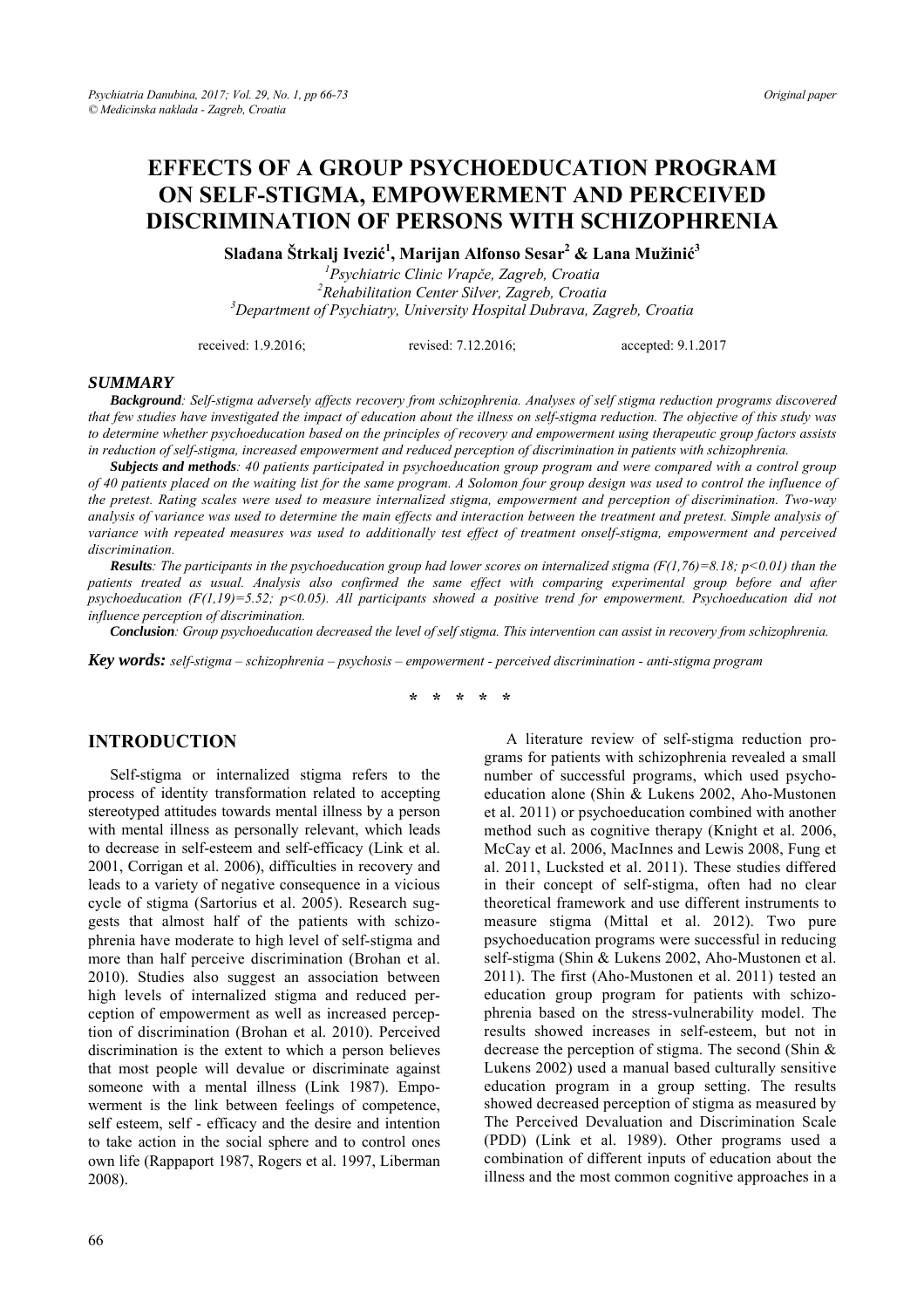group setting. McCayet al. (2006) provided a groupbased intervention for young adults with first episode psychosis focusing on teaching skills to reduce "engulfment," a process of acceptance of the role of the patient as the primary definition of self. They found a significant improvement in self-concept, increase in confidence and self-efficacy, reduced engulfment, self-stigma and increased quality of life compared with a control group that had only standard treatment. No improvement was observed in selfconcept, self-esteem, self-efficacy and stigma on Link Perceived Stigma Questionnaire (LPSQ) (Link et al. 1989) in repeated research in 2007 (McCay et al. 2007). Knight et al. (2006) developed a program that combined cognitive behavioral techniques and education about the illness. Topics were focused on stigma, self-esteem and better coping with the illness with the aim of empowerment. The program led to increases in self-esteem and decreases in depression, positive and negative symptoms, and general psychopathology, but did not improve empowerment as measured on The Boston University Empowerment Scale (BUES) (Rogers et al. 1997). Lucksted et al. (2011) developed a protocol-based Ending Self-Stigma (ESS) group program combining lecture, discussion, sharing of personal experiences, cognitive methods and group support. The results showed statistically significant reduction in self-stigma, increase in recovery and no statistically significant increase in empowerment. MacInnes and Lewis (2008) developed a structured group program using cognitive therapy with special emphasis on unconditional selfacceptance with educational input. Education topics included the stress-vulnerability model and coping strategies for dealing with stress. The results showed a decrease in stigma perception measured by LPSQ (Link et al. 1991), enhanced self-acceptance and nonsignificant increase in self-esteem. Funget et al. (2011) developed a program that includes five interventions: education about the illness, cognitive behavioral therapy, motivational interviewing, social skills training and achieving goals. They found increases in selfesteem as measured on the Chinese self-stigma scale (Fung et al. 2007). Our review of self stigma reduction programs discovered that only two studies (Shin & Lukens 2002, Aho-Mustonen et al. 2011) have investigated the impact of education about the illness on selfstigma reduction, other programs combine education and cognitive methods in the group, focusing on the topic of stigma.

In our study we wanted to determine whether group psychoeducation (Štrkalj-Ivezić 2011) combining the education about the illness and stigma leads to reduction in the level of self-stigma, reduced perception of discrimination and increased empowerment (for more details on interventions and the differences in relation to other programs see the "Subject and method" section ).

## **SUBJECTS AND METHODS**

#### **Interventions**

The Group Psychoeducation method (GP) (Štrkalj-Ivezić 2011) used in our study was designed as a brief supportive psychodinamic group psychotherapy focus on psychoeducation in group based on the principles of recovery and empowerment with the aim of relapse prevention, increased insight into illness, reduction of self-stigma and promotion of better strategies for coping with social stigma and discrimination. The program integrates elements of education about the illness, cognitive techniques for dealing with attitudes and beliefs, and psychodynamic approach for dealing with emotional reactions associated with the illness and stigma. The group setting stimulates discussion about various topics related to illness such as biopsychosocial model, stress-vulnerability theory, symptoms, treatment, relapse prevention plan, stigma stereotype awareness, cognitive-behavioral model of connection between thoughts, feelings and behaviors, stereotype rejection and coping with stigma and discrimination. Disclosure of personal experience of the illness, stigma and application of successful strategies in dealing with stigma and discrimination are encouraged. Information about the illness and stigma overlapped in the majority of sessions. All topics about the illness and stigma are processed in a way that suggests a possibility of recovery and facilitates empowerment. Therapeutic factors related to the group itself (Yalom 2005) such as group cohesion, universality, altruism, restoring hope, interpersonal learning and counseling help in the development of a positive experience of self and the identification with the empowered group and not with stigmatized persons. The program has 12 sessions.

The program has been run by the first author, who is a group analyst with experience in group psychotherapy for persons with psychoses (Štrkalj-Ivezić & Urlic 2015). Included in the education are psychiatry residents who have completed their first level of education in group psychotherapy who will then go on to lead the psychoeducattion groups as a part of their training. Although most of the programs mentioned in the introduction are implemented in a group setting, none of them have group psychotherapy characteristics. Although our program has similarities with other programs in its use of educational themes related to the stress vulnerability theory and some elements of CBT, what makes the approach unique is psychoeducation conducted in the form of short group psychodynamic psychotherapy, using psychoeducation as its topic of focus. The group promotes open, free floating, discussion of matters that help increase the level of knowledge and experiences of psychosis and schizophrenia by stimulating the members to share their own experiences with illness, as well as their attitudes and reactions to the illness and the meaning and impact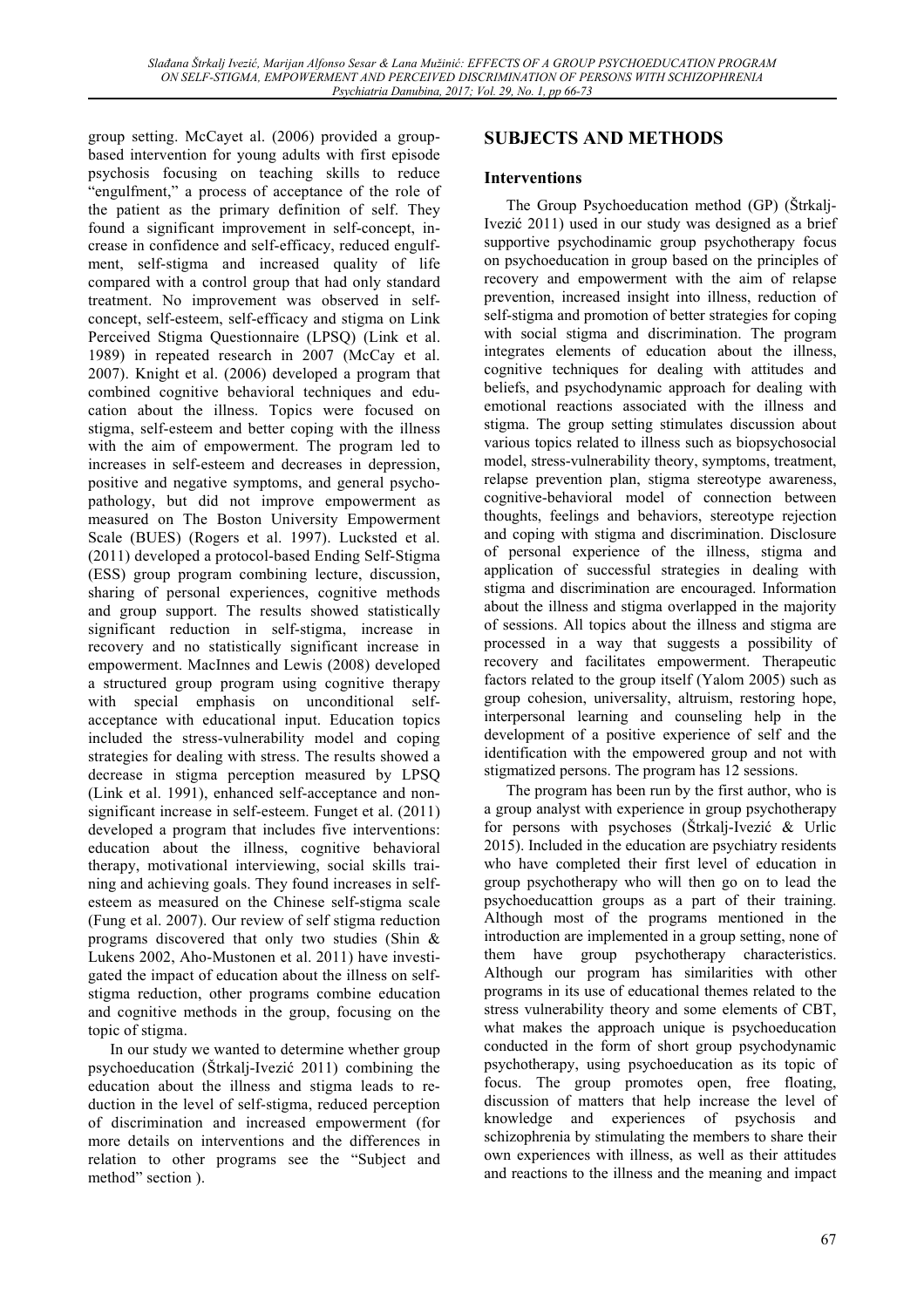it has had on their lives with the aim of promoting insight into illness connected with the recovery. By using therapeutic factors of group psychotherapy such as group cohesion and interpersonal learning, patients are stimulated to share personal experiences with illness including personal views on causality and their reaction to illness, promoting positive attitudes towards recovery what stimulate stigma stereotype rejection.

### **Participants and study design**

In this study Solomon four-group design was used. The study participants were 80 patients of Psychiatric Hospital Vrapče, Zagreb, Croatia, all with diagnose of schizoprenia referred by psychiatrists for the outpatient group psychoeducation. All patients were outpatients in a stabilized phase of their illness but some of them still had some residual positive and/ or negative simptoms. Despite the small sample size, using the Solomon fourgroup research design results in adequate statistical power, according to some authors, even greater than that of the posttest-only control group design on the same sample size (Braver Walton & Braver 1988). Depending on when the referral was received the first 40 patients were allocated to experimental group (N=40) and the other 40 to control group  $(N=40)$ , following the confirmation of the diagnosis of schizophrenia according to the  $10<sup>th</sup>$  revision of the International Statistical Classification of Diseases and Related Health Problems (ICD-

10) criteria by the psychiatristleading the group. The patients from the experimental group received 12 sessions of group psychoeducation over 3 months. The control group consisted of patients on the waiting list for psychoeducation. Both groups also received standard treatment, which consisted of antipsychotic medication and monthly reviews by psychiatrist. 40 subjects from the experimental group were treated in two separate groups by the same group leader. All participants were of Caucasian background and residents of Croatia. After complete description of the study to the participants, written informed consent was obtained. The study was approved by the Ethics Committee of the Psychiatric Hospital Vrapce, where the research was conducted. Half of participants that were randomly chosen (N=40, 20 participants from experimental and 20 from control group) filled out the rating scales before the beginning of the experimental group program. All of the participants filled out rating scales after the completion of 12 sessions, i.e. after 12 weeks. Demographic data are summarized in Table 1.

### **Measurements**

The Internalized Stigma of Mental Illness Scale (ISMI) (Ritsher et al. 2003) assesses the mental health service users' experiences of self-stigma. Strong internal consistency ( $\alpha$ =0.90) and test-retest reliability ( $r$ =0.92) have been reported for the İSMI (Ritsher et al. 2003).

|                                                 | A - Control Group |      | B - Experimental Group |      |  |
|-------------------------------------------------|-------------------|------|------------------------|------|--|
|                                                 | N                 | $\%$ | N                      | $\%$ |  |
| <b>Sex</b>                                      |                   |      |                        |      |  |
| Male                                            | 32                | 80.0 | 17                     | 42.5 |  |
| Female                                          | 8                 | 20.0 | 23                     | 57.5 |  |
| Age                                             |                   |      |                        |      |  |
| to 30 years                                     | 12                | 30.0 | $\sqrt{3}$             | 10.3 |  |
| 31-40 years                                     | 7                 | 17.5 | 9                      | 31.0 |  |
| $41-50$ years                                   | 11                | 27.5 | 12                     | 41.4 |  |
| over 50 years                                   | 10                | 25.0 | 5                      | 17.2 |  |
| <b>Educational level</b>                        |                   |      |                        |      |  |
| <b>Elementary School</b>                        | 5                 | 12.8 | 4                      | 10.3 |  |
| Secondary school                                | 27                | 69.2 | 22                     | 56.4 |  |
| Tertiary education                              | 7                 | 17.9 | $10\,$                 | 25.6 |  |
| Postgraduate degree                             | $\mathbf{0}$      |      | 3                      | 7.7  |  |
| <b>Current Residence</b>                        |                   |      |                        |      |  |
| Own house/ flat                                 | 4                 | 10.0 | 8                      | 20.0 |  |
| Relatives' home                                 | 22                | 55.0 | 23                     | 57.5 |  |
| Rental house/flat                               | $\overline{4}$    | 10.0 | $\overline{c}$         | 5.0  |  |
| Other (Hospital/Boarding house/Retirement home/ | 10                | 25.0 | $\overline{7}$         | 17.5 |  |
| Foster family/Homeless)                         |                   |      |                        |      |  |
| Household members                               |                   |      |                        |      |  |
| Spouse / children                               | 18                | 45.0 | 28                     | 70.0 |  |
| Parents/cousins                                 | 7                 | 17.5 | 6                      | 15.0 |  |
| Friends/flat mate                               | 6                 | 15.0 | 3                      | 7.5  |  |
| Alone                                           | $\overline{7}$    | 17.5 | 1                      | 2.5  |  |
| <b>TOTAL</b>                                    | 40                | 100  | 40                     | 100  |  |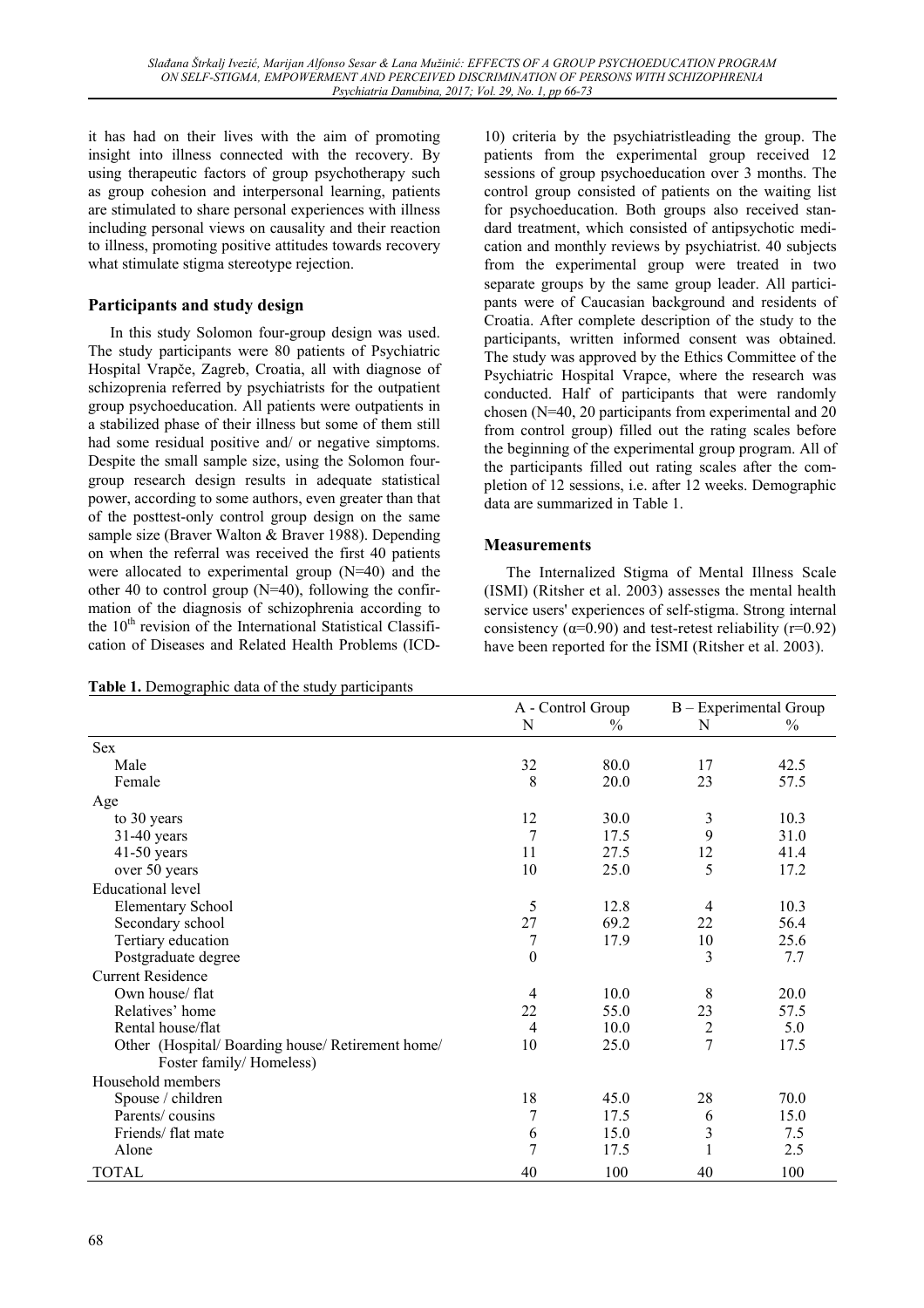Global Alliance for Mental Health Europe (GAMIAN Europe) stigma research (Brohan et al. 2010) also found the scalehad high internal consistency ( $\alpha$ =0.94). This was also confirmed for Croatian translation of the scale ( $\alpha$ =0.92) (Gruber 2011). In this study  $\alpha$ =0.90.

The Boston University Empowerment Scale (BUES) (Rogers et al. 1997) measures empowerment. The scale demonstrated adequate internal consistency  $(\alpha=0.86)$ . GAMIAN's stigma research (Brohan et al. 2010) found adequate internal consistency ( $\alpha$ =0.87). For Croatian sample alpha was 0.82 (Gruber 2011). In this study  $\alpha=0.79$ .

The Perceived Devaluation and Discrimination Scale (PDD) (Link et al. 1989) measures the extent to which a person believes that most people will devalue or discriminate against someone with mental illness. GAMIAN's research on stigma found that the scale had moderate internal consistency  $(\alpha=0.86)$  (Brohan et al. 2010), whilst in the Croatian sample alpha was 0.77 (Gruber 2011). In this study  $\alpha=0.79$ .

All three study measures (ISMI, PDD, BUES) are scored on a 4-point Likert scale with possible scores ranging from 1 to 4.

### **Statistical analysis**

Descriptive statistics were calculated before and after the group psychoeducation for experimental and control group on ISMI, PDD, BUES (Table 2). To determine the relationship between self-stigma, empowerment and perceived discrimination (the dependent variables) and exposure to psychoeducation (independent variable), while accounting for a potential influence of pretesting, a two-way analysis of variance and a simple analysis of variance with repeated measures were used. Means and standard deviations on ISMI, PDD, BUES were calculated before and after the group psychoeducation for experimental and control group (Table 2). A sample t-test was used to determine if there was a significant difference between control and experimental group that were exposed to a pretest. As a first way of testing the influence of pretest, a sample t-test was also used to determine potential difference between participants that were exposed to pretest and those who only filled scales after intervention. Statistical analysis was performed using Statistica for Windows.

**Table 2.** Means and standard deviation on the ISMI, PDD, BUES before and after the 12 weeks for control and psychoeducation groups

| Scale       | Group                     | Timing        | N  | Mean | SE   | <b>SD</b> | Min. | Max. |
|-------------|---------------------------|---------------|----|------|------|-----------|------|------|
| <b>ISMI</b> | $A - Control$ Group       | <b>Before</b> | 20 | 2.46 | 0.09 | 0.39      | 1.55 | 3.34 |
|             |                           | After         | 40 | 2.43 | 0.05 | 0.29      | 1.66 | 3.03 |
|             | B – Psychoeducation Group | <b>Before</b> | 20 | 2.45 | 0.11 | 0.48      | 1.86 | 3.69 |
|             |                           | After         | 40 | 2.20 | 0.07 | 0.41      | 1.41 | 3.59 |
| <b>BUES</b> | A - Control Group         | Before        | 20 | 2.48 | 0.09 | 0.39      | 1.65 | 3.18 |
|             |                           | After         | 40 | 2.56 | 0.06 | 0.36      | 1.88 | 3.53 |
|             | B - Psychoeducation Group | <b>Before</b> | 20 | 2.53 | 0.08 | 0.35      | 1.94 | 3.24 |
|             |                           | After         | 40 | 2.67 | 0.06 | 0.36      | 1.71 | 3.41 |
| <b>PDD</b>  | A - Control Group         | <b>Before</b> | 20 | 2.61 | 0.08 | 0.34      | 2.17 | 3.67 |
|             |                           | After         | 40 | 2.59 | 0.05 | 0.33      | 2.17 | 3.83 |
|             | B - Psychoeducation Group | <b>Before</b> | 20 | 2.65 | 0.10 | 0.45      | 1.92 | 3.67 |
|             |                           | After         | 40 | 2.57 | 0.07 | 0.45      | 1.75 | 3.92 |

**Table 3.** F-ratios, t-ratios, significance level and effect sizes for all the analyses performed to test the effect of treatment on self-stigma, empowerment and perception of discrimination, by steps

|             | Effect                                                  | $F/t^*$  | р     | $\eta_p$ |
|-------------|---------------------------------------------------------|----------|-------|----------|
| <b>ISMI</b> | Treatment main effect                                   | 8.18     | 0.005 | 0.097    |
|             | Pretest main effect                                     | 0.53     | 0.467 | 0.007    |
|             | Treatment * Pretest interaction                         | 0.44     | 0.507 | 0.006    |
|             | Treatment main effect                                   | 1.74     | 0.192 | 0.022    |
| <b>BUES</b> | Pretest main effect                                     | 0.26     | 0.610 | 0.003    |
|             | Treatment * Pretest interaction                         | 1.37     | 0.245 | 0.018    |
|             | Repeated measures ANOVA - Time flow                     | 6.40     | 0.016 | 0.144    |
|             | Repeated measures ANOVA - Treatement * time interaction | 2.14     | 0.152 | 0.053    |
|             | t-test on un-pretested groups                           | $-0.11$  | 0.913 |          |
| <b>PDD</b>  | Treatment main effect                                   | 0.06     | 0.812 | 0.001    |
|             | Pretest main effect                                     | 3.30     | 0.073 | 0.042    |
|             | Treatment * Pretest interaction                         | 0.19     | 0.668 | 0.002    |
|             | Repeated measures ANOVA -Time flow                      | 3.06     | 0.088 | 0.075    |
|             | Repeated measures ANOVA - Treatement*time interaction   | 0.49     | 0.488 | 0.013    |
|             | t-test on un-pretested groups                           | $-0.112$ | 0.912 |          |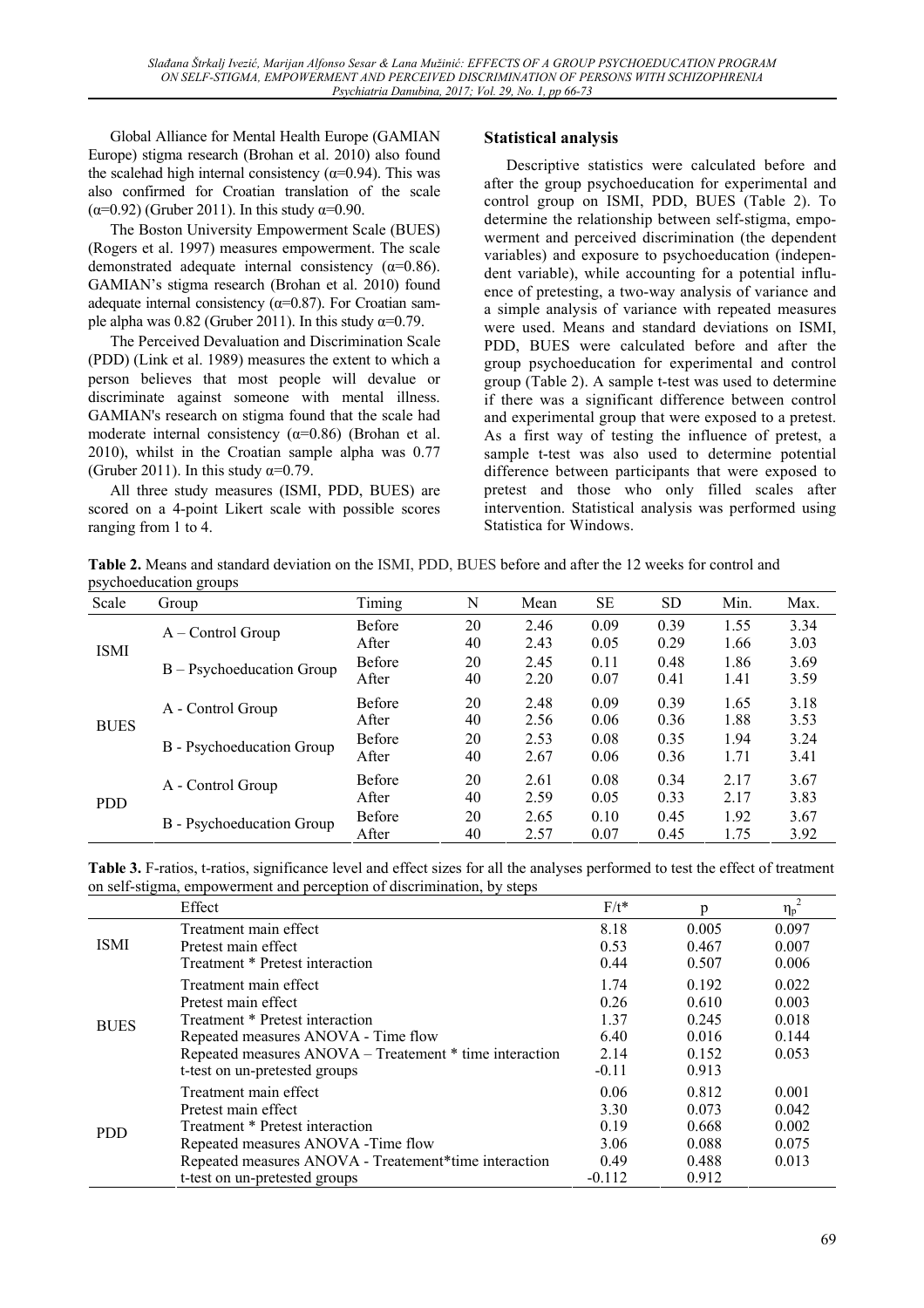### **RESULTS**

Participants in the Group Psychoeducation (GP) achieved reduction in internalized stigma in comparison to the waiting list control. Sample t-test was used to determine if there was a significant difference between the control and experimental group exposed to the pretest. There was no statistically significant difference between the groups prior to the intervention with regards to self-stigma  $(t(38)=0.07, p=0.945)$ , empowerment (t(38)=-0.40 p=0.691), and perception of discrimination (t(38)=-0.33, p=0.743).

Testing the effects of the intervention was divided into several steps for each scale, following analysis suggestions suitable for Solomon's research design (Braver Walton & Braver 1988).

As a first step, we examined the main effect of the pretest on all results. In order to exclude the intervention effect, analysis was carried out only on the post-intervention results of two control groups: the group that was exposed to pretest, and the group that was only tested after the intervention. No statistically significant differences were found in the level of self-stigma  $(t(38))$ = 0.06, p=0.956), empowerment (t(38)=-0.46, p=0.646) or perception of discrimination  $(t(38)=1.16, p=0.252)$ .

As a second step, 2x2, factorial analysis of variance was used. The results showed no statistically significant main effect of pretesting  $(F(1,76)=0.53; p=0.467)$  or interaction of pretesting and intervention  $(F(1,76)=0.06;$ p>0.507). However, a statistically significant main effect of the intervention was found  $(F(1,76)=8.18;$ p=0.005). Subjects in the experimental group, involved in psychoeducation, had significantly lower score on self–stigma measurements as compared to the control group. Effect size, presented by partial eta squared shows that 9.7% of self-stigma variance can be explained by psychoeducation effect  $(\eta_p^2=0.097;$  Table 3). Comparisons of means for these groups are shown in Table 4. Regardless of pretesting, after education, experimental groups had lower scores (M=2.15 and M=2.26) on self-stigma scale than the control group (M=2.43 and M=2.44).

Since main effect of pretest and interaction of pretest with treatment were not statistically significant, and at the same time, main effect of treatment was, these findings are sufficient to conclude an existing significant effect of psychoeducation on lowering selfstigma, regardless of exposure to pretesting.

Same analyses were used to determine the effect of psychoeducation on the level of empowerment. Although, the increase in empowerment measures was higher in the psychoeducation group as shown in the Figure 1 and Table 2, 2x2 ANOVA shows its main effect did not reach statistical significance  $(F(1,76)=1.74; p=0.192)$ . Pretest main effect and pretest-treatment interaction also didn't show significance  $(F(1,76)=0.26; p=0.610$  for main effect of pretest; and  $F(1,76)=1.37$ ; p=0.245) for interaction effect).

Since no effect was proven by 2x2 ANOVA, we performed a third analysis, repeated measures ANOVA, with psychoeducation as factor. A statistically significant difference between the empowerment measures before and after was found for both - experimental and control group (F(1,38)=6.40; p=.016;  $\eta_p^2 = 144$ ), while interaction between time and psychoeducation was not statistically significant  $(F(1,38)=2.14; p=0.152)$ . These results are indicating that both, standard treatment alone and group psychoeducation had a positive effect on the subjects' empowerment.



**Figure 1**. Results on the empowerment scale for participants who had standard treatment and those who underwent psychoeducation.

In the fourth step, we wanted to exclude the effect of psychoeducation on empowerment level. Independent sample t-test was carried out on two un-pretested groups. Like in previous analyses, no significant difference between experimental and control group was found  $(t(38)=0.11; p=0.913)$ .

**Table 4.** Means and standard deviation on the ISMI, PDD, BUES with regards to experimental and control group and pre-test exposure

| Group         | Control<br>with pretest |           | Control<br>without pretest |           | Experimental<br>with pretest |           | Experimental<br>without pretest |      |
|---------------|-------------------------|-----------|----------------------------|-----------|------------------------------|-----------|---------------------------------|------|
| Scale         | Mean                    | <b>SD</b> | Mean                       | <b>SD</b> | Mean                         | <b>SD</b> | Mean                            | SD.  |
| ISMI (before) | 2.46                    | 0.39      |                            |           | 2.45                         | 0.48      |                                 |      |
| ISMI (after)  | 2.43                    | 0.27      | 2.44                       | 0.32      | 2.15                         | 0.35      | 2.26                            | 0.47 |
| BUES (before) | 2.48                    | 0.39      |                            |           | 2.53                         | 0.35      |                                 |      |
| BUES (after)  | 2.54                    | 0.39      | 2.59                       | 0.33      | 2.74                         | 0.37      | 2.60                            | 0.34 |
| PDD (before)  | 2.61                    | 0.34      |                            |           | 2.65                         | 0.45      |                                 |      |
| PDD (after)   | 2.53                    | 0.25      | 2.65                       | 0.39      | 2.48                         | 0.32      | 2.67                            | 0.54 |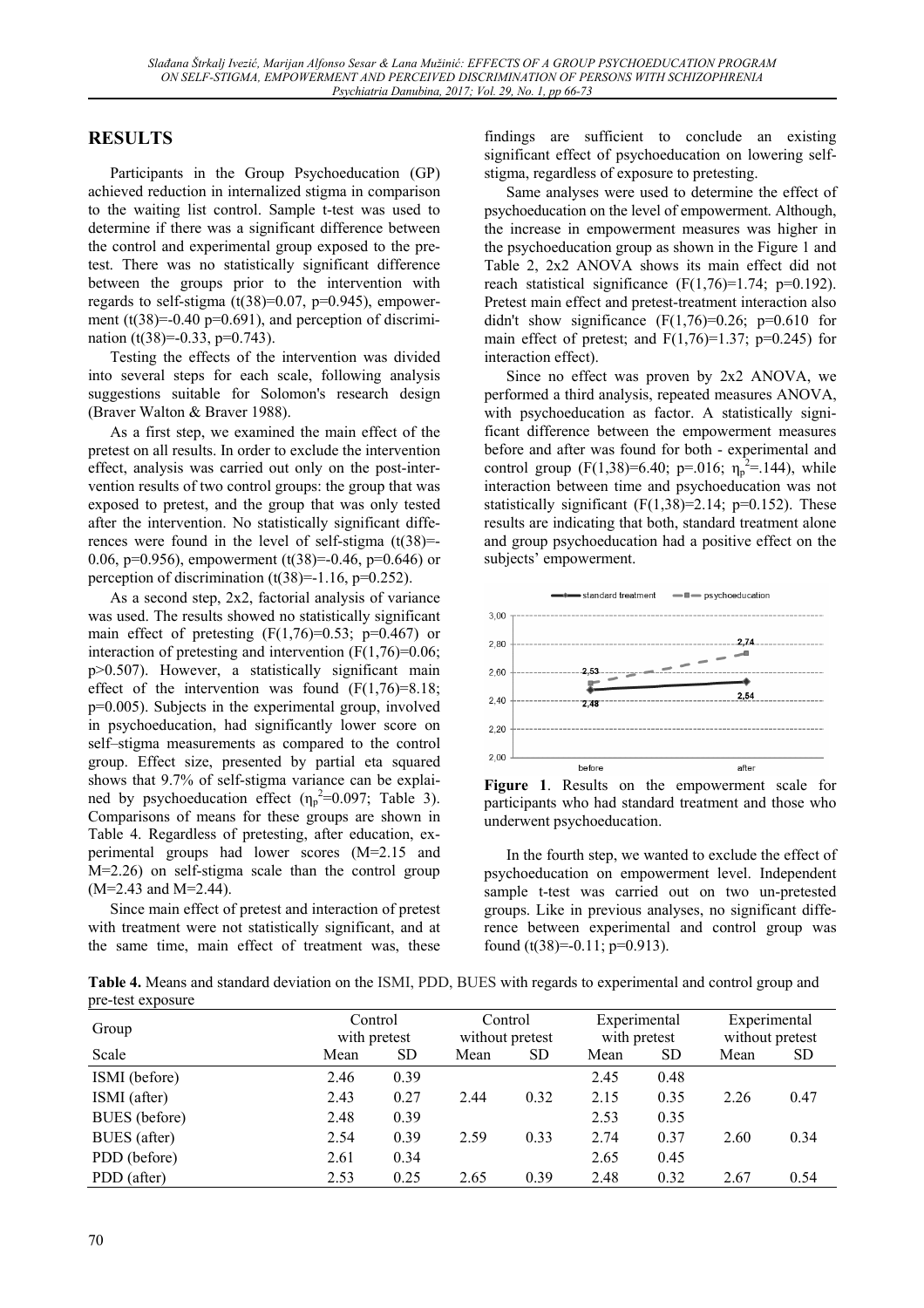Taking into consideration all findings, we can conclude that there is no statistically significant effect of psychoeducation on the level of empowerment. However, an elapse in time in combination with standard schizophrenia treatment, showed significant effect on increasing patient's empowerment, regardless of psychoeducation.

We obtained similar results when testing effects of treatment on perception of discrimination. Psychoeducation did not show statistically significant main effect on the perception of discrimination  $(F(1,74)=0.06; p=0.812)$ and neither did interaction of psychoeducation and pretest  $(F(1,74)=0.19; p=0.668)$ . Repeated measures ANOVA also did not show statistically significant main effect of treatment  $(F(1,38)=3.06; p=0.088)$ , or interaction of pretest and treatment  $(F(1.38)=0.49; p=0.488)$ . As a final step, independent sample t-test on two unpretested groups was also statistically insignificant  $(t(38)=0.11; p=0.912)$ , indicating that there is no effect of psychoeducation on the level of perception of discrimination.

## **DISCUSSION**

Stigma and self-stigma lead to difficulties in recovery from schizophrenia (Knight et al. 2006). Insight into illness is related to negative as well as positive influence on outcome of schizophrenia (Lysaker et al. 2007, Staring et al. 2009). Patients with high insight into illness and low level of self stigma seem to be best off across various outcome parameters (Lysaker et al. 2007). So we expect that interventions which increase insight into illness combined with reduced self stigma interventions should increase recovery from schizophrenia, which should be welcome in clinical practice. A meta-analysis of the efficacy of psychoeducation confirm that psychoeducation has many favorable effects but does not lead to increased insight about one's own illness (Xia et al. 2011). Paradoxical results of the influence of insight can be interpreted as meaning that a person attributes to his or her own diagnosis (Lysaker et al. 2007). Many patients feel that the diagnosis of schizophrenia inevitably implicates poor prognosis and outcomes (Roe & Kravetz 2003). So we assumed that psychoeducational program with recovery orientation combining education about the illness and stigma uses therapeutic factors of the group setting (Štrkalj-Ivezić 2011) would contribute to a reduction of self stigma. We also wanted to examine whether such a program would also lead to reduction in perceptions of discrimination and increases in empowerment. When a person is diagnosed with schizophrenia they face a collective stereotype of mental illness that involves misconceptions of weak personality, incompetence, danger and incurability, which affect the value image of the self. In this context insight into illness is related to insight into stereotype with low expectation of recovery (Štrkalj-Ivezić 2013). In order to prevent negative consequences of this process, a person with schizophrenia should be offered early in their treatment the recovery perspective of their illness as opposed to the "chronic" perspective based on stereotype. Without this help there is a danger of accepting the stereotype, which leads to self- stigma or rejection of the diagnosis and treatment as the person does not want to identify with the group of stigmatized persons. Group setting is suitable for working with self concept through the use of a series of group therapeutic factors helping to build insight, increase self-esteem, reduce self-stigma and facilitate the process of identification with the group of recovered persons as opposed to the group of stigmatized persons. This facilitates the process of stereotype rejection important for self-stigma prevention. Group psychoeducation program used in this study achieved statistically significant reduction the level of self stigma amongst the participants. Increase in empowerment did not achieve the level of statistical significance. Group psychoeducation also did not influence perception of discrimination. Based on our observation of the group process and comparing it with similar programs we believe that there are two important elements that lead to the reduction of self-stigma. One is the use of information about the illness in the framework of recovery that discourages the term schizophrenia being linked with beliefs based on stereotype of "chronic" and poor outcome. The other is identification with the group of persons who were able to recover, which is the opposite of identification with the stigmatized group diagnosed as "schizophrenics". Group discussion guided by the principles of recovery and empowerment encourages identification with a group of empowered people who can gain control over their illness and their lives. This is contrary to the perception of helplessness, chronicity and incurability, which is consciously or unconsciously often transmitted in the standard treatment that is not based on the principles of recovery and empowerment. We believe that breaking the connection between the diagnosis of schizophrenia and its stereotype and facilitating the identification with empowered persons is crucial factor in self stigma reduction program and for prevention of negative influence of stigma on recovery from schizophrenia.

Our result on empowerment is in line with other studies. We agree with the opinion of Knight et al. (2006), who suggest the treatment can be expected to prepare the patients for starting the process of empowerment, while the real empowerment is outside of the therapeutic situation and very often requires the presence of other elements such as the opportunities in the society that allow people to demonstrate competence. Psychoeducation did not have statistically significant effect on perception of discrimination, opposite to findings from Shin and Lukens (Shin & Lukens 2002) study. Some researchers (Link et al. 2001, Watson & River 2005) argue that there is no direct correlation between self-stigma and perception of discrimination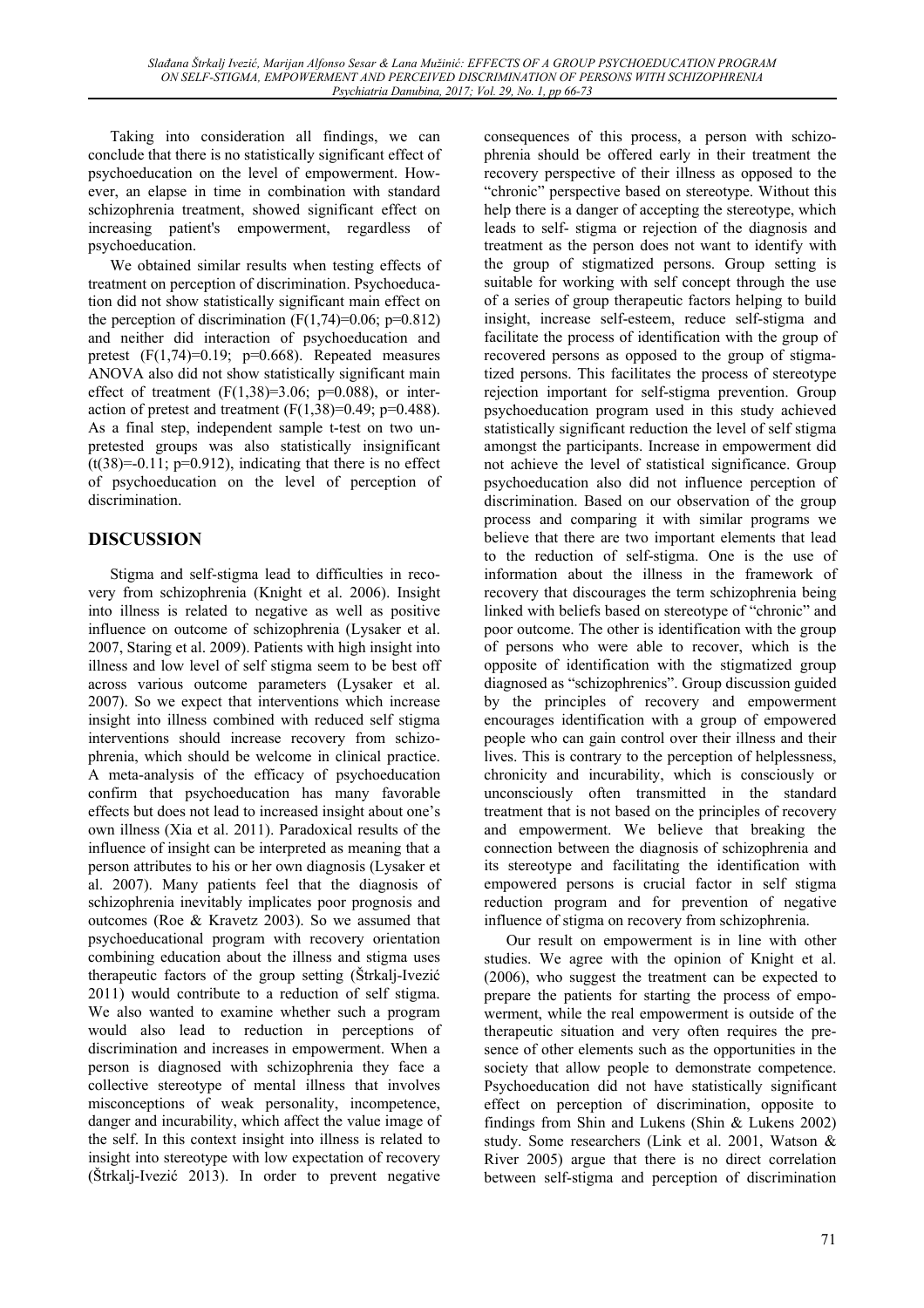and that perception of discrimination is not in itself a measure of self-stigma but a measure of awareness that stigma and discrimination exist. The matter is not so simple, as shown by others, who found a connection between the perception of discrimination and selfstigma (Brohan et al. 2010). The fact that perception of discrimination is not solely the measure of perceived discrimination is in line with our observations in the group, where a patient reported social isolation related to defending themselves from the hurt of expected discrimination of others.

The results of our research are the most similar to the results of the study by Luckstedet al. (2011), who also found a decrease in self-stigma without significant improvement in empowerment. They used the same scales to measure self-stigma and empowerment.

All interventions that have been provided in the group setting, regardless of whether they used education about the illness alone (Shin & Lukens 2002, Aho-Mustonen et al. 2011) or combined the information about the illness and stigma with cognitive and other approaches (Knight et al. 2006, McCay et al. 2006, MacInnes& Lewis 2008, Lucksted et al. 2011) were shown to be successful. This may suggest that the group setting facilitates the process of the reduction of selfstigma through therapeutic factors associated with the group setting itself. This should be considered in planning of programs for reduction of self-stigma.

The current research was a naturalistic study rather than a randomized controlled study. Wait list control was one of the limitations of this study, and positive expectation of future participation in the program might have interfered with the results, reducing the difference between the groups. Another limitation is a small number of participants. We did not measure other factors that may affect the results e.g. patient - therapist relationship, social network, psychopatology, self esteem, insight into illness etc.

### **CONCLUSION**

Psychoeducation about the illness and stigma brought in the context of recovery helps to break the association between the diagnosis and the threatening image of stereotype, and helps the rejection of cultural stereotypes of mental illness as personally irrelevant, so it should be a key part of successful self-stigma reduction program. Discussion of the meaning attached to the diagnosis to assist the patient so that the stereotype of mental illness does not affect them at the personal level should be offered to every patient regardless of the treatment duration.

### *Acknowledgements:* None.

*Conflict of interest:* None to declare.

### *Contribution of individual authors:*

All authors participate in design of the study, literature searceh ana analyses, interpretation of date and writeing of the manuscript. Second author also participate in selecion of participans, and first author provided intervention in the group.

### **References**

- *1. Aho-Mustonen K, Tiihonen J, Repo-Tiihonen E, Ryynänen O-P, Miettinen R, Räty H: Group psychoeducation for long-term offender patients with schizophrenia: an exploratory randomised controlled trial. Crim Behav Ment Heal 2011; 21:163–76.*
- *2. Braver Walton MC, Braver SL: Statistical treatment of the Solomon Four-Group Design: A meta-analytic approach. Psychological Bulletin 1988; 104:150–154.*
- *3. Brohan E, Elgie R, Sartorius N, Thornicroft G, GAMIAN-Europe Study Group: Self-stigma, empowerment and perceived discrimination among people with schizophrenia in 14 European countries: the GAMIAN-Europe study. Schizophr Res 2010; 122:232–8.*
- *4. Corrigan P, Watson A, Barr L: The Self–Stigma of Mental Illness: Implications for Self–Esteem and Self–Efficacy. J Soc Clin Psychol 2006; 25:875–884.*
- *5. Fung KMT, Tsang HWH, Cheung W: Randomized controlled trial of the self-stigma reduction program among individuals with schizophrenia. Psychiatry Res 2011; 189:208–14.*
- *6. Fung KMT, Tsang HWH, Corrigan PW, Lam CS, Cheung W: Measuring self-stigma of mental illness in China and its implications for recovery. Int J Soc Psychiatry 2007; 53: 408–18.*
- *7. Gruber E. Kroskulturalna analiza posljedica društvene stigmatizacije osoba s psihičkim poremećajima. Doktorska disertacija.Filozofski fakultet Sveučilišta u Zagrebu; Zagreb, 2011.*
- *8. Hayward P, Wong G, Bright JA, Lam D: Stigma and selfesteem in manic depression: an exploratory study. J Affect Disord 2002; 69:61–7.*
- *9. Knight MTD, Wykes T, Hayward P: Group Treatment of Perceived Stigma and Self-Esteem in Schizophrenia: A Waiting List Trial of Efficacy. Behav Cogn Psychother 2006; 34:305–18.*
- *10. Link B, Cullen F, Struening E, Shrout P, Dohrenwend B: A modified labeling theory approach in the area of mental disorders: An empirical assessment. Am Sociol Rev 1989; 54:400–23.*
- *11. Link BG, Mirotznik J, Cullen FT: The effectiveness of stigma coping orientations: can negative consequences of mental illness labeling be avoided? J Health Soc Behav 1991; 32:302–20.*
- *12. Link BG, Struening EL, Neese-Todd S, Asmussen S, Phelan JC: Stigma as a barrier to recovery: The consequences of stigma for the self-esteem of people with mental illnesses. Psychiatr Serv 2001; 52:1621-6.*
- *13. Lucksted A, Drapalski A, Calmes C, Forbes C, DeForge B, Boyd J: Ending self-stigma: pilot evaluation of a new intervention to reduce internalized stigma among people with mental illnesses. Psychiatr Rehabil J 2011; 35:51-4.*